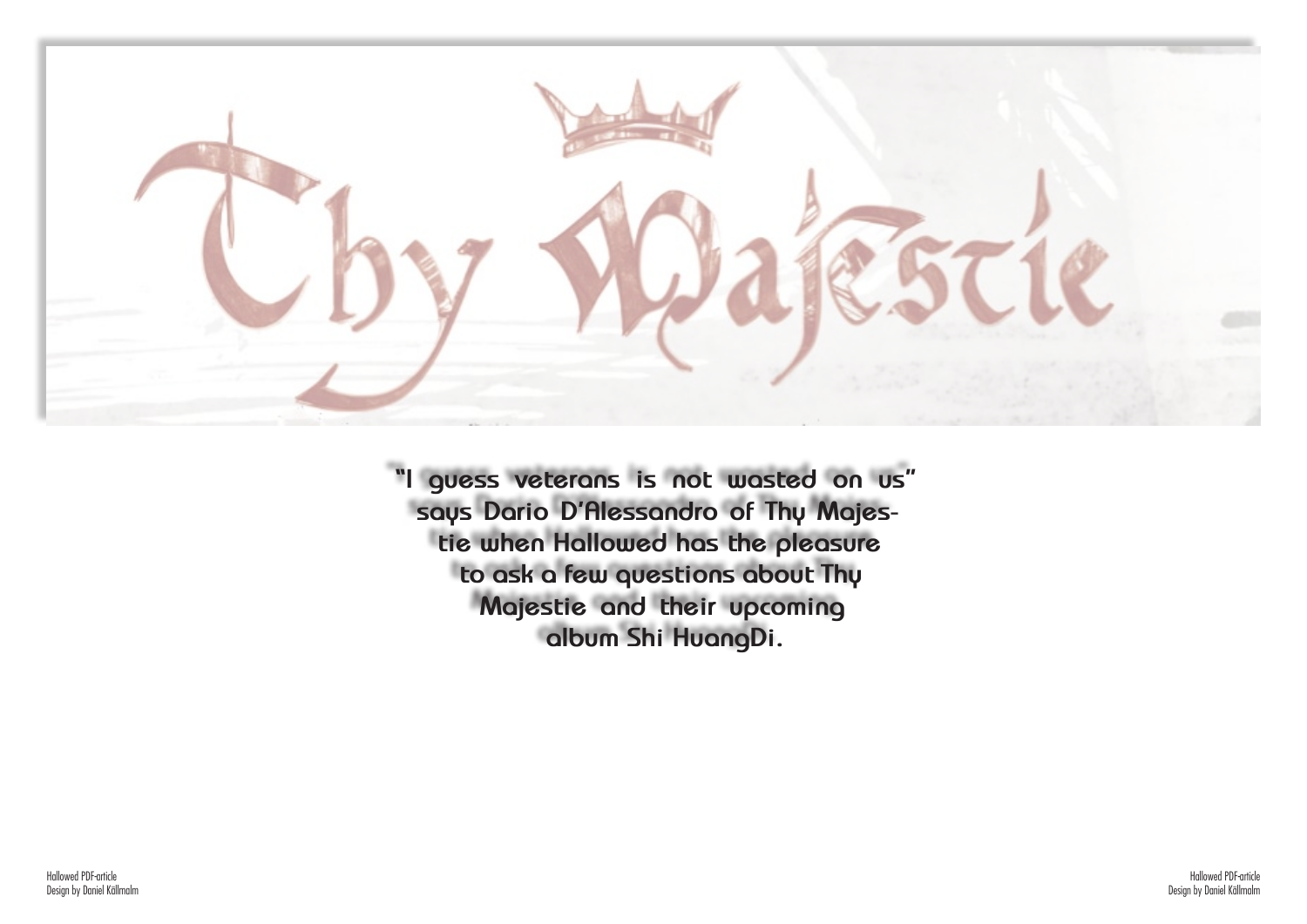written by daniel källmalm photo: thy majestie press published on 9/9-2012

The history of Thy Ma-<br>jestie begins almost fif-<br>teen years ago in Italy,<br>and since the start many<br>things has happened, they have jestie begins almost fifteen years ago in Italy, and since the start many released four albums this far and a fifth is on its way. The band formation has also changed quite a bit during these years and only early days explains Dario.

- Today the only survivors of the original formation are Claudio (drums) and me (bass). Simone (guitars) has been playing with us in the last 5 years, since before the release of "Dawn", and Alessong rather than a combination of different songs.

sio (voice) and Giuseppe (keys) have joined us a couple of years ago, while we were working on the new album

two members remain from the seemed to have an affinity for During their years they have conceptual albums which is something that is rooted in the beginnings of the band explains Dario and says that most of the band has a real passion for history and that their albums have more sounded like one long continuos

"Shi HuangDi" which is the title of the upcoming album is going to be released by Scarlet records to whom they returns after one release ("Dawn") on the Dutch label Dark Balance Records, they have been working with Scarlet Records for all but that album.

> The fifth album of the Italians is called "Shi Huang-<br>Di" and it is a conceptual<br>album that tells the story<br>of the legendary first emperor of ans is called "Shi Huang-<sup>'</sup> and it is a conceptual album that tells the story China, Qin Shi Huang.

- We have always tried to give the albums an uniform atmosphere, and for those two reasons the choice to make conceptual albums comes easily. It's not that when we start to produce new material we think that it will be a concept about this or that historical matter... it just comes natural during the songwriting process.

There are many different styles of music that can tell stories but most of the time they have this vague or floating sensation of being epic, like telling a story. And many today seems to be looking for a very precise and long definition of the style of a band adding more or less every little thing you

can find in it into the genre they and hard work, and we are truly think a band belong to, and so satisfied with what we came up does Thy Majestie, or at least Da-with! It's composed of 10 songs rio does as he calls it "power-epic and there are a couple of special metal with some prog and film-guests. While everyone keeps reviewer (who happens to be me) Lione's appearance, there's also here at Hallowed called "Shi Hu-the great lyrical singer and good angDi" "symphonic power me-friend Katy Decker (from the tal" to which you can add "pom-band Mena Brinno) singing in pous and majestic with some two songs. oriental touches" if you want a longer genre name.

- It has costed us 3 years of long the silver screen.

score elements added to it". Our talking about the great Fabio talking about the first emperor - Relaxing one day after rehearsals, we ended up talking about movies and Giuseppe told us how much he loved this movie he had recently seen, "Hero", of China. By pure chance, Alessio had almost finished his studies in ancient oriental cultures and was an expert of the subject, so we started talking about whether it could work or not. Slowly but steadily we tried to insert some Chinese atmospheres in the material that was ready at the time, and we were content with the results.

The idea to set the sights eastwards was arisen just after the release of latest album "Dawn" and the previous singer Dario Cascio albeit at that time the idea was to set the story in an old Mongol empire or Japan, but what eventually triggered the idea to look to China rather than the rest was

Dario reveals that when they were starting with "Shi Huang-Di" they were looking to go back towards the "Hastings 1066" and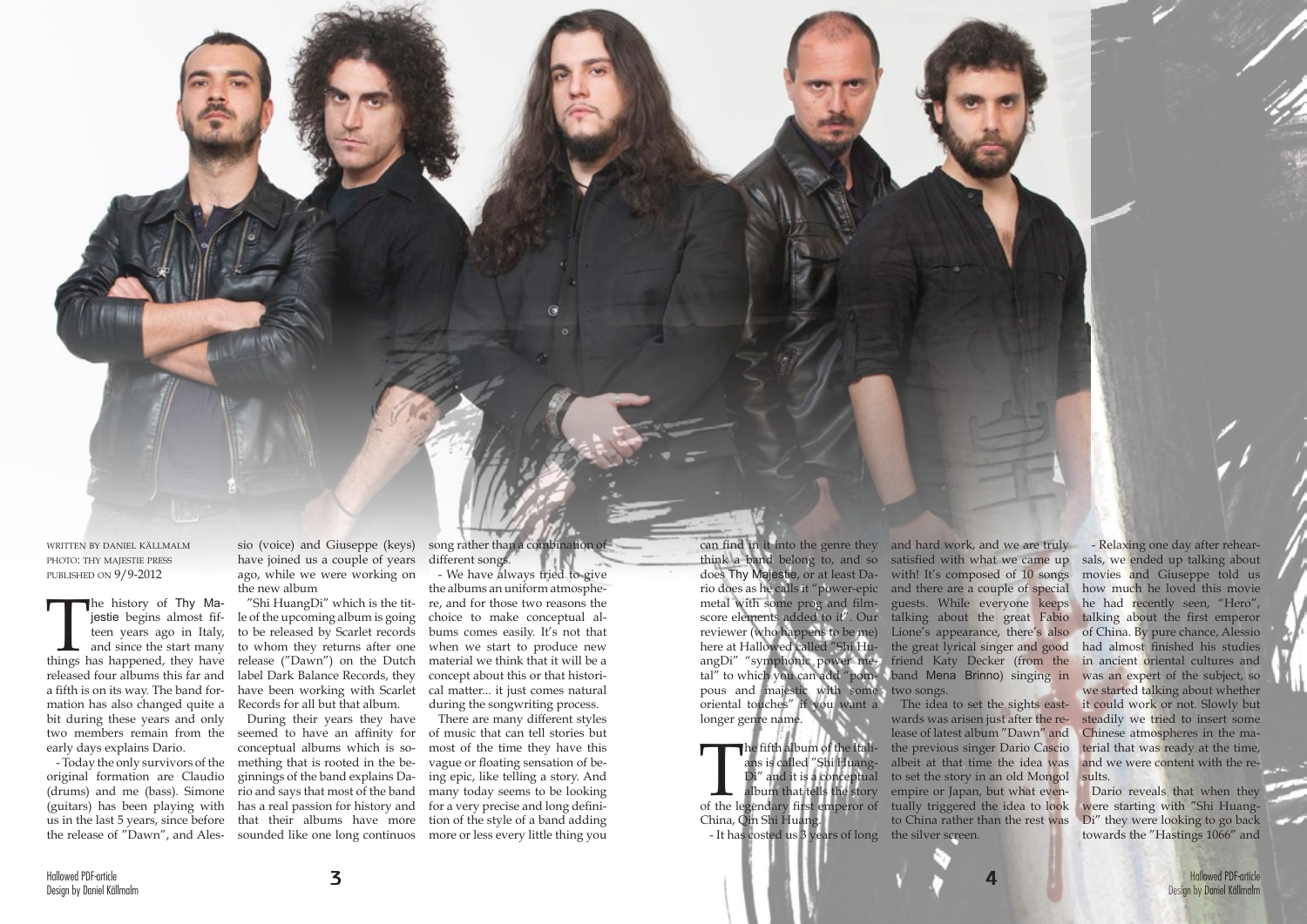"Jeanne D'Arc" albums as they figured that "Dawn" had moved knew already from the beginning that they were looking to the past for the direction of the future.

**CAROLE & STANDARDS** 

"Shi HuangDi" we knew it was going to be a bit of a "back to the "Shi HuangDi" sounds like a synthesis of what we have done so far: it has lots of choral and orchestral elements, like you could find on our first 3 albums, but the structure of the songs is "lighter" and the directness of the songs is similar to what you could find on at Finnvox. We are totally satis-"Dawn", with less prog elements.

And it is as good at it could be according to Dario.

them too far off those lands as he it did. I'm not saying it's the best why he says he has to go with *Fa*expresses it. Which is why they album one could have possibly *rewell* instead. - When we started working on and choral parts, I can assure that past" thing. I'd dare to say that Production-wise, Simone and bum couldn't turn out better than wrote that song himself which is done, but after all the hard work in the songwriting, in the arrangements, in writing the orchestral each and everyone of us gave 100% of what we were capable. Dario at Wrec studios did a great job; at the mixing bench Giuseppe Orlando and Massimiliano Pagliuso did their usual best at Outer Sound Studios in Rome; and finally for the mastering we chose none but the best, Mika (Jussila) fied with the final result.

**S** o, the band is satisfied with the album but what about the audiences? Fans and media, what do they think? As far as my research goes o, the band is satisfied with the album but what about the audiences? Fans and media, what do they it looks good for the band having sifted through the first eight of the evil google's search results of reviews of which two was ours I found out that it has been very well reviewed and that our 5/7 was the lowest of the lot (for a change). Dario's view seconds mine and he cannot avoid smiling when saying that:

- I honestly think that the al-being somewhat partial since he

Dario points out that the best song is either *Ephemeral* if he is

Thy Majestie has once again signed with Scarlet Records meaning that they return to familiar ground after an adventure into again signed with Scarlet Records meaning that they return to familiar unknown territory, meaning doing one album on another label. So what do they expect from Scarlet now that they return, Dawhich they know Scarlet Records can deliver.

- The feedback by the critics so far has been overwhelmingly

positive, you guys are liking our seem that so does Thy Majestie songs a lot.

With such positive response smiling, what better place to do that than on stage. Touring is soting fewer and further between ves more often. for most bands, Thy Majestie are looking to come out and play hygiene might be suffering sosome in Europe.

I guess he can afford to smile, the best part of being in a band, there is to little of that in the me-getting to know the people that tal world otherwise. Speaking of like your music and getting to mething most bands strive to do, ves so much adrenaline! If only although regular tours are get-my bandmates washed themsel-rio means that they expect that and Dario, at least when I ask. - Heh, who doesn't? It's totally play your music in front of them is something really special, it gi-

- We will, we'll be taking part in the 2012 edition of Brainstorm festival in the Netherlands and from there we'll move for more is building up!

What about it then? All seems to enjoy to go on tour and it would

dates in Europe, the whole thing like to wash themselves. But you Yeah, I suppose that personal mewhat when on tour, at least if you are a smaller band that cannot afford the fancy hotel stops. Or maybe the guys of Thy Majestie are just people who doesn't know, it was a humorous remark so maybe they do wash on occasion.

- Great professionality, good visibility, great distribution, excellent promotion. Even a hand for some BIG open air festival, who knows?

The band of course knows this because they have a long experience with Scarlet Records, something that had an influence in them resigning with said label.